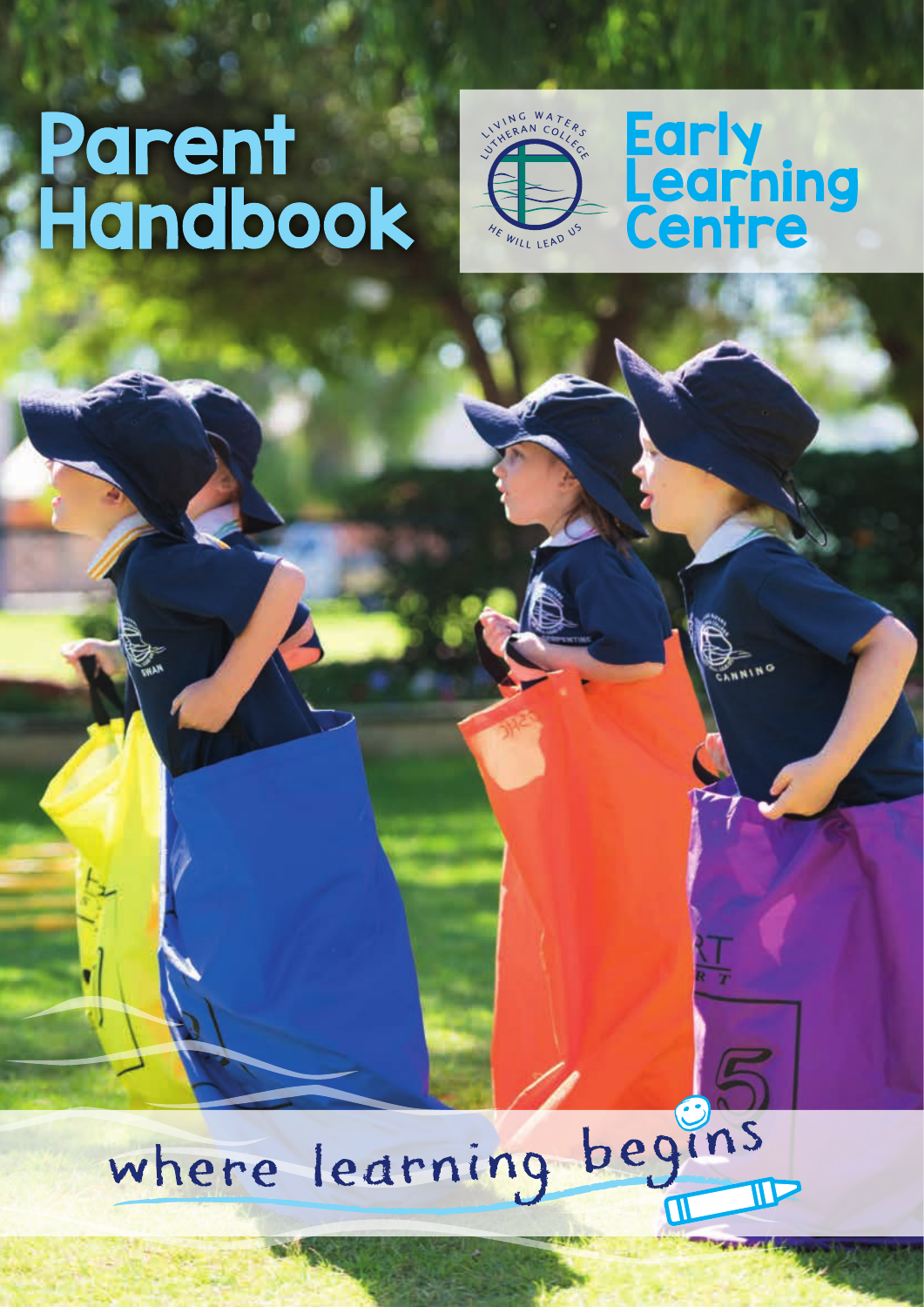# Vision Statement

**To provide a high-quality early learning experience where children can participate in a wide range of foundation activities in a safe and nurturing environment enabling them to realise their God-given potential.**

# Welcome to the Early Learning Centre

Welcome to Living Waters Lutheran College's Early Learning Centre (ELC) where your child will embark on a journey both personally and academically. The early years are a vital step in a child's education. We aim to make early learning as positive, safe, productive and successful as possible, so that your child will confidently grow into the larger school community.

# The best start

The ELC is designed to foster an environment that fulfils the development of the whole child in a nurturing environment. At the core of our teaching and learning is a balance of discovery through a play-based and child-centred learning, combined with explicit instruction. We focus on the physical, social and emotional development of the child. Strong physical, social and emotional foundations are recognised as the basis for a child's learning development. We use a purposeful, developmentally appropriate approach to literacy and numeracy throughout our early years. The ELC implements the Early Years Learning Framework (EYLF) with a strong influence on an open approach and spontaneous outlook to flexible learning. As part of our learning framework we provide outdoor education and find ways for children to connect to their natural environment. We have created a representation of a home environment to foster a smoother transition for children between home and the ELC.

The ELC ensures children's senses of belonging, as well as making connections and contributions and becoming confident and involved in their learning and the world around them.

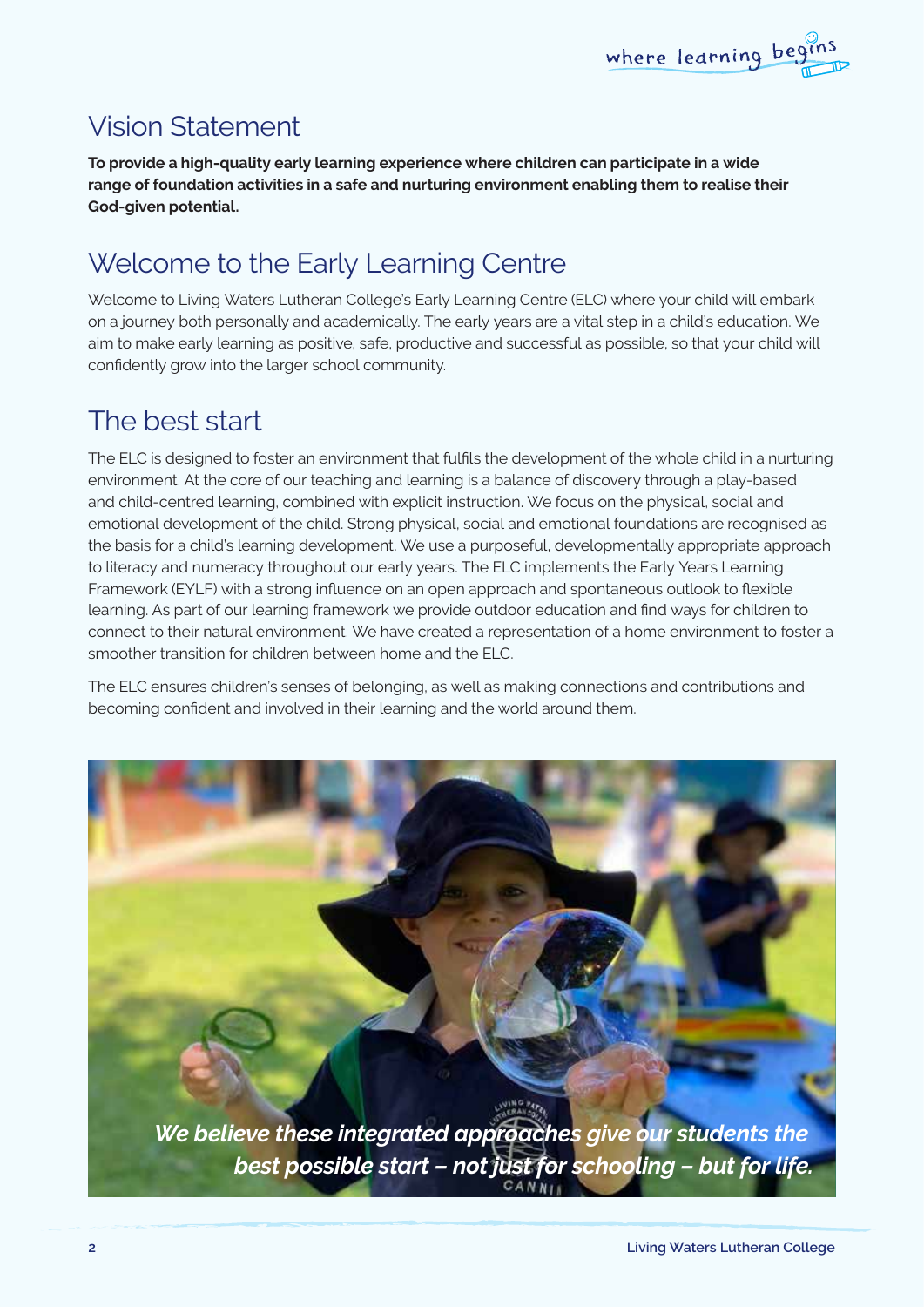# Kindy

Our ELC teachers design and implement quality curriculum programs tailored to the diverse needs of the children with whom they work. We understand that students draw on a wide range of knowledge, experiences, interests and skills that impact the way they learn. Our teachers plan and organise relevant learning opportunities using a number of strategies. We regularly monitor, assess and document children's learning.

The principles of the National Early Years Learning Framework (EYLF) underpins all practice that enriches children's learning and development. This Framework ensures children's sense of belonging, being and becoming are fully celebrated through the development of identity, wellbeing and communication. We encourage students to make connections and contributions and becoming confident and involved in their learning and the world around them.

Living Waters Lutheran College's Kindy learning follows the Western Australian Kindergarten Curriculum Guidelines with the view to prepare students for their first year of compulsory school in Pre-Primary.

Kindy and Pre-Primary staff often meet to make sure the programs run seamlessly and link in well with each other. Kindy and Pre-Primary classes share a learning centre playground to provide even more playbased opportunities which links their indoor and outdoor learning experiences.

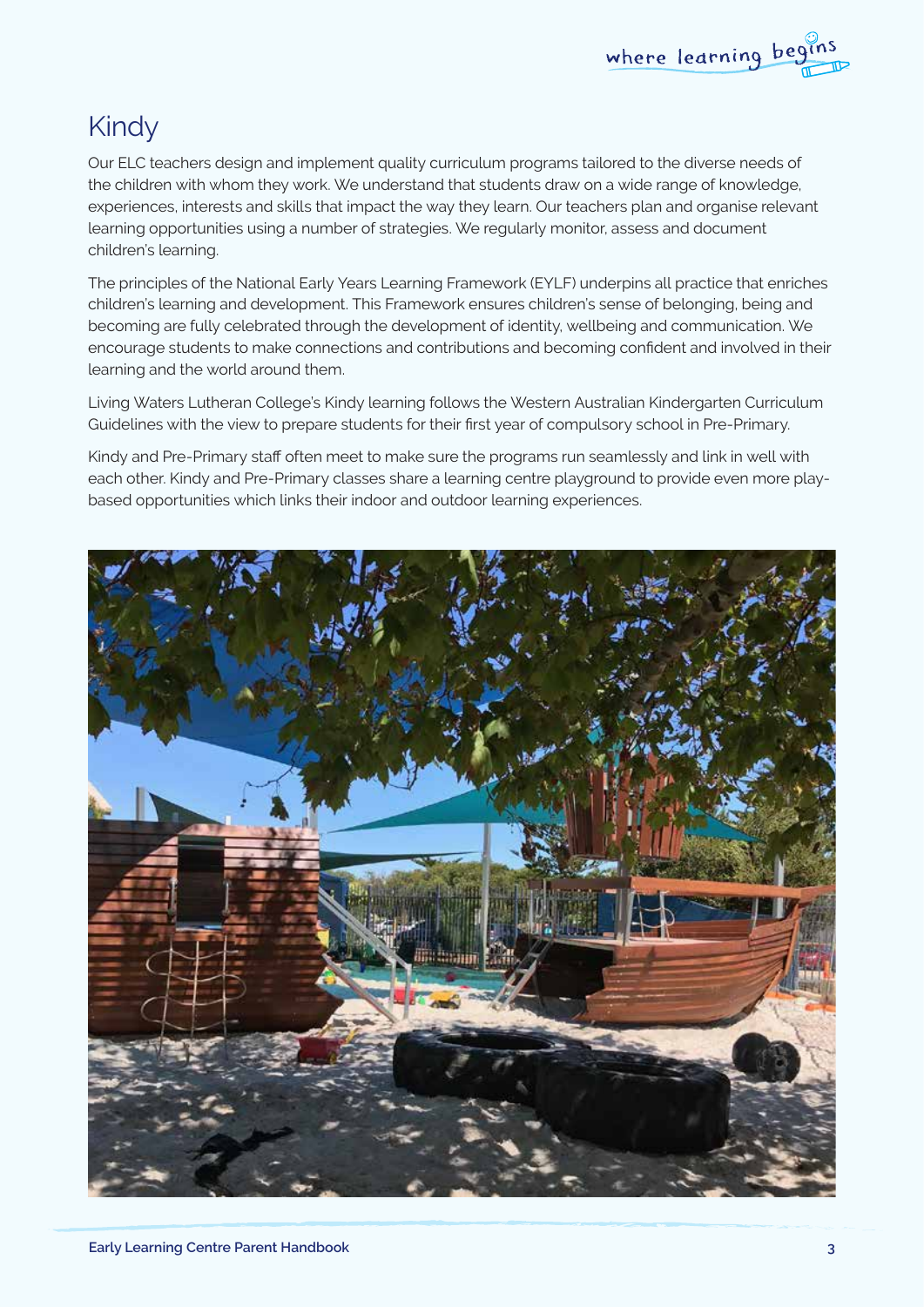#### Pre-Primary

Pre-Primary is the first year of formal schooling – with a strong focus on literacy and numeracy, while also having subjects such as Humanities and Social Sciences, Science, Health, and Technology delivered through a thematic approach allowing for play-based and inquiry learning.

Specialist subjects are taught by specialist teachers which include Visual Arts, Music and Physical Education.

Living Waters Lutheran College provides a well-rounded program in the early years that incorporates the following programs;

#### **Jolly Phonics**

Jolly Phonics is a fun and child centred approach to teaching literacy through synthetic phonics. With actions for each of the 42 letter sounds, the multi-sensory method is very motivating for children and teachers, who can see their students achievements. The letter sounds are split into seven groups and are taught in a specific order rather than alphabetically. This enables children to begin building words as early as possible. Jolly Phonics teaches children the five key skills for reading and writing.

#### **SHARP Reading**

SHARP reading is an innovative approach to reading instruction which includes both explicit and guided decoding strategies. It provides an early emphasis on decoding as well as comprehension.

#### **Peggy Lego**

Peggy Lego is a pre-writing program that is designed to provide children with tools to learn pre-writing skills. All letters in the alphabet can be broken into just seven pencil movements. Students develop their writing skills using Peggy Lego cues, gross motor and sensory activities.

The goals of Peggy Lego are to:

- Generalise Peggy Lego shapes to the letters in their name
- Be able to trace a sentence and then copy it underneath
- Develop pre-writing skills
- Develop writing skills
- Be able to maintain a correct seated posture
- Stabilise paper with non-dominant hand
- Apply appropriate pressure of pencil on paper
- Develop a dynamic tripod grasp
- Consistently use the dominant hand throughout an activity.

#### **Heggerty Phonemic Awareness**

Heggerty Phonemic Awareness lessons supplement existing curriculum and are easily integrated into Literacy programs. When lessons are taught consistently each day with explicit teacher modelling and scaffolded support, teachers see improvement in students' reading, spelling, and writing, as the students learn to hear the sounds in words. Each level of the Heggerty Phonemic Awareness Curriculum provides 35 weeks of daily lessons, focussing on eight phonemic awareness skills along with two additional activities to develop letter and sound recognition and language awareness. Lessons are designed to take only 10-12 minutes per day.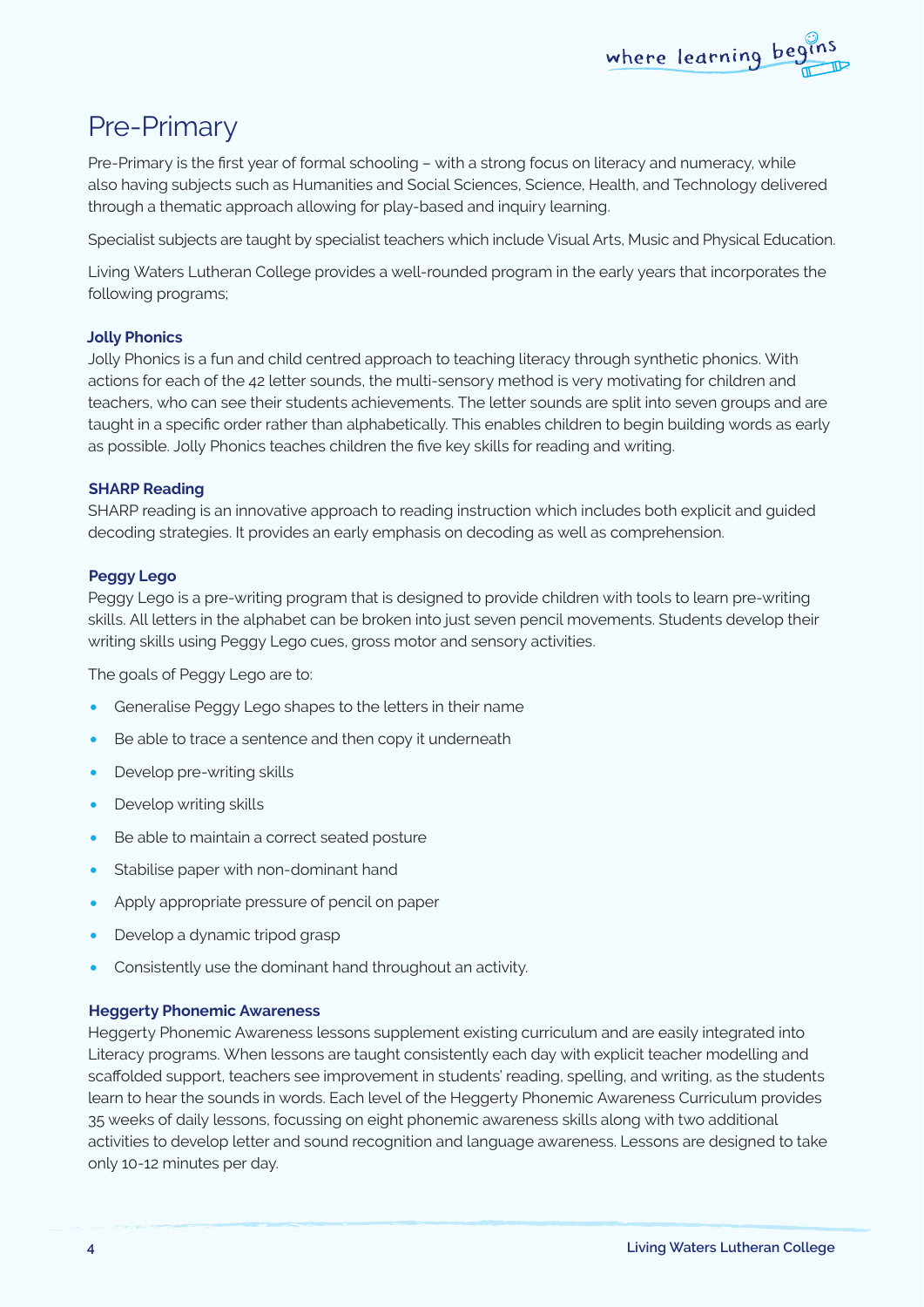The 10 components included in each Heggerty lesson are:

- Eight phonemic awareness skills.
- One letter name and letter sound recognition activity.
- One language awareness activity developing an understanding of words, sentences, and learning nursery rhymes.

Daily lessons teach early, basic, and advanced skills such as:

- Rhyming and onset fluency.
- Isolating final or medial sounds.
- Blending and segmenting words, syllables, and phonemes.
- Adding and deleting phonemes.
- Substituting phonemes.

#### **Animal fun**

Animal Fun is an evidence-based program designed by physiotherapists, occupational therapists and psychologists from Curtin University's Health Sciences Faculty to improve the motor skills and social skills of young children aged 3 to 6 years.

#### **Promoting Alternative Thinking Strategies (PATHS)**

The PATHS program is grounded in social and emotional learning (SEL). The PATHS curriculum is a comprehensive program for promoting emotional and social competencies and reducing aggression and behaviour problems in school-aged children, while simultaneously enhancing the educational process in the classroom.

The goals of PATHS are to:

- Increase children's self-control.
- Increase children's ability to get along with others by improving friendship and social skills such as sharing and caring for others.
- Enhance children's self-esteem, self-confidence and the ability to give and receive compliments.
- Increase children's understanding, communication and practice of the vocabulary of emotions verbal mediation and dialoguing about feelings with others.
- Help children recognize and understand how one's behaviour affects others.
- Increase children's understanding and use of logical reasoning and problem-solving vocabulary.
- Improve children's knowledge of and skill in the steps of social problem-solving.
- Establish and reinforce basic classroom rules.
- Strengthen self-control and encourage reflective thinking in the classroom.
- Improve children's communication skills with adults and peers.
- Use literature to discuss and promote social and responsible behaviour.
- Increase children's abilities to identify, understand and discuss the variety of feelings people experience in their daily lives.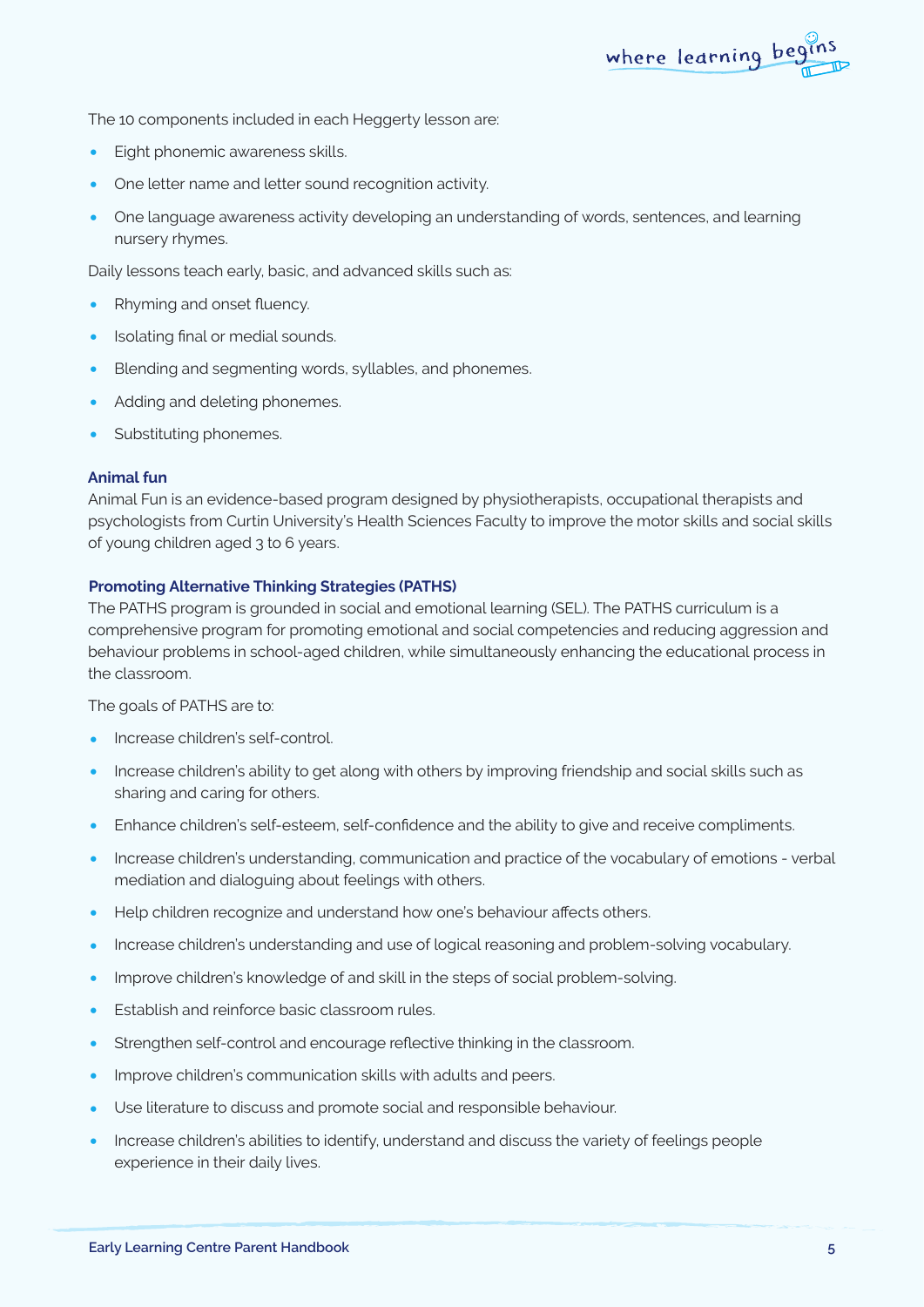- Enhance children's abilities to recognise and interpret similarities and differences in the feelings, reactions and points of view in themselves and others.
- Build character development through the reading of biographies emphasising on role-models.
- Promote the development of empathy and understanding the variety of having different perspectives on subjects in class.
- Help children use social problem-solving skills to prevent and resolve problems and conflicts in social interactions.
- Support children in using these skills to improve classroom ecology and academic success.

#### **PRIME Mathematics**

PRIME Mathematics is a world-class program with a curriculum emphasis on understanding fundamental mathematical concepts and being able to apply problem-solving skills.

#### **Additional support**

Our ELC staff also work with many specialists such as occupational therapists and speech therapists who often come and run sessions in the class for various children requiring extra support. Please note that an additional cost will be applied and paid by parents.

### Opening hours

#### **Kindy**:

Monday to Wednesday, doors open at 8:30am for a 8:45am start during school terms.

#### **Pre-Primary:**

Monday to Friday, doors open at 8:30am for a 8:45am start during school terms.

Please visit our website for term dates including pupil free and public holiday dates.

#### A typical school day

| On arrival                             | Children choose from a variety of indoor activities.                                                                                                               |
|----------------------------------------|--------------------------------------------------------------------------------------------------------------------------------------------------------------------|
| <b>Daily Devotion</b>                  | Children start with a short devotion to prepare them for the day.                                                                                                  |
| Small Group/<br><b>Individual Time</b> | Children will be involved in the planned numeracy and literacy activities based on the<br>learning program and the individual needs and interests of the children. |
| <b>Crunch and Sip</b>                  | A healthy snack is enjoyed, followed by outdoor play.                                                                                                              |
| <b>Group Time</b>                      | The whole group comes together for games, singing, rhymes, shared reading, news<br>time and play-based learning.                                                   |
| Lunch                                  | Children participate in free outdoor play.                                                                                                                         |
| <b>Group time</b>                      | Students participate in lessons including Sport, Music and Art.                                                                                                    |
| Close                                  | Children help pack up.                                                                                                                                             |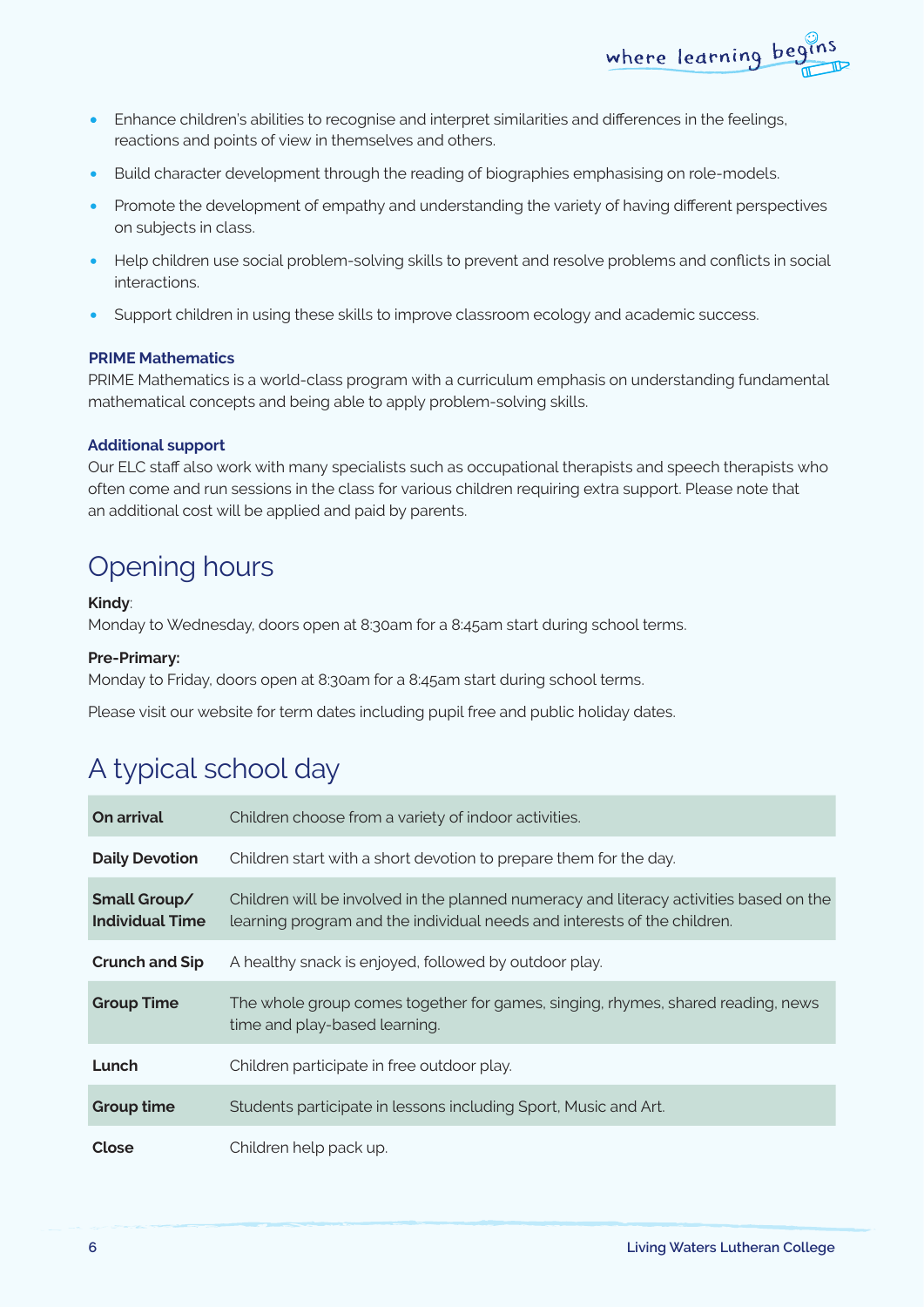#### Our School connection

Along with the convenience of being situated on the School grounds, the ELC also offers:

where learning begins

- Visits to the School Library for story time and an opportunity to borrow books.
- Use of the School's play space and sport facilities.
- Interaction with students from the Primary and Secondary School.
- Specialist teacher access and expertise.

#### Transition to School

An additional benefit for your child will be the seamless flow into Primary School. Frequent interaction with staff and students in the ELC assists with the familiarisation of the next step in your child's educational journey. The School entry will be a natural continuum of the nurturing Christian care that is experienced at the ELC.

#### **Accounts**

Accounts will be emailed or posted monthly and are to be paid via the Direct Debit or EFTPOS. Variations of payment options to the Direct Debit Payment Plan must be negotiated with the Finance Officer prior to commencement at the ELC.

#### Arrival and departures

Doors open at 8:30am for a 8:45am start Monday to Friday. On arrival, please bring your child to the ELC. If someone other than a parent is dropping off your child, please advise a staff member.

#### Prompt collection

Please be mindful of collecting your child promptly after each session as children can become upset when parents are late. If someone other than a parent is collecting your child, please advise a staff member. Children will not be released from care to anyone unknown to the staff without prior notice from parents. **Your child can be collected from 3:00pm from Kindy and 3:10pm from Pre-Primary.**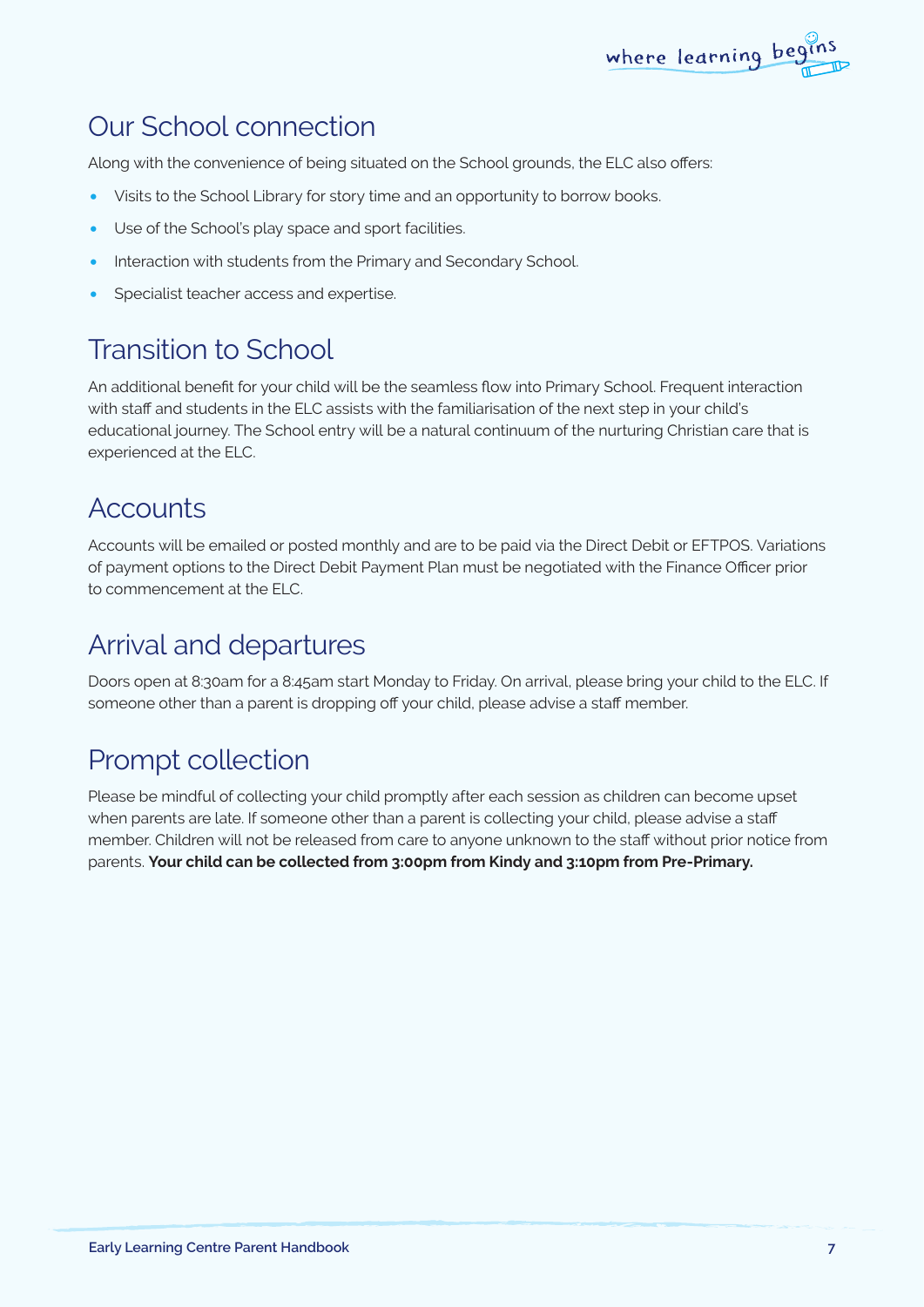# A new beginning

Your child may feel somewhat anxious about starting school in a new environment. Some children take longer than others to settle, and however much your child may be looking forward to attending the ELC, it will be a new experience. Your child may even begin happily but have anxious moments a few days later or even after several weeks.

This separation and change of routine is a major step in your child's life. Rest assured that the ELC staff are committed to making your child's transition as smooth as possible. Each session begins with established inside activities so that you may remain with your child and help them settle on a chosen activity. Please speak to a staff member if you have any concerns about your child and his or her needs.

In our ongoing commitment to establishing positive relationships with our students and their families we also encourage a home visit by our Kindy teacher to tune into each student's individual interests.

- Always tell your child you are leaving; your child needs to know that they can trust you.
- Please inform us of any significant events that may affect your child's behaviour or emotional well-being.

### Getting ready for Kindy

Here are 10 simple tips for parents and caregivers to help their child prepare for Kindy.

- Read books about starting school i.e. The Night Before Kindergarten, Kindergarten Rocks, Countdown to Kindergarten, Miss Bindergarten Gets Ready For Kindergarten and The Kissing Hand Wemberly Worried.
- **2** Visit the school with your child and talk to them about how they will soon be enjoying fun activities with their Kindy friends.
- Go shopping with your child to purchase school items.
- **4** Allow your child to have input into their lunch box and drink bottle choices to provide a sense of ownership.
- **O** Practice using the lunchbox and drink bottle before commencing school.
- **6** Write your child's name on all items (many children have the same drink bottle and naming the items will greatly assist the teachers).
- **P** Please name all uniform items including the school hat.
- $\Theta$  Decide on your morning routine and how you will say goodbye to your child when you leave Kindy. It is really helpful to have a routine so when the Kindy bell rings to signal the start of the school day, your child is comfortable in saying goodbye and reassured that they will see you again later in the day.
- If you need to leave earlier than the bell, please let one of the Kindy teachers know. We can pair your child with a Kindy friend or keep a special eye on them for you.
- Chat with your child about their day. We let you know the activities we have participated in each day so you can discuss what they have been doing.

Please always feel free to chat to one of the Kindy team if you have any questions.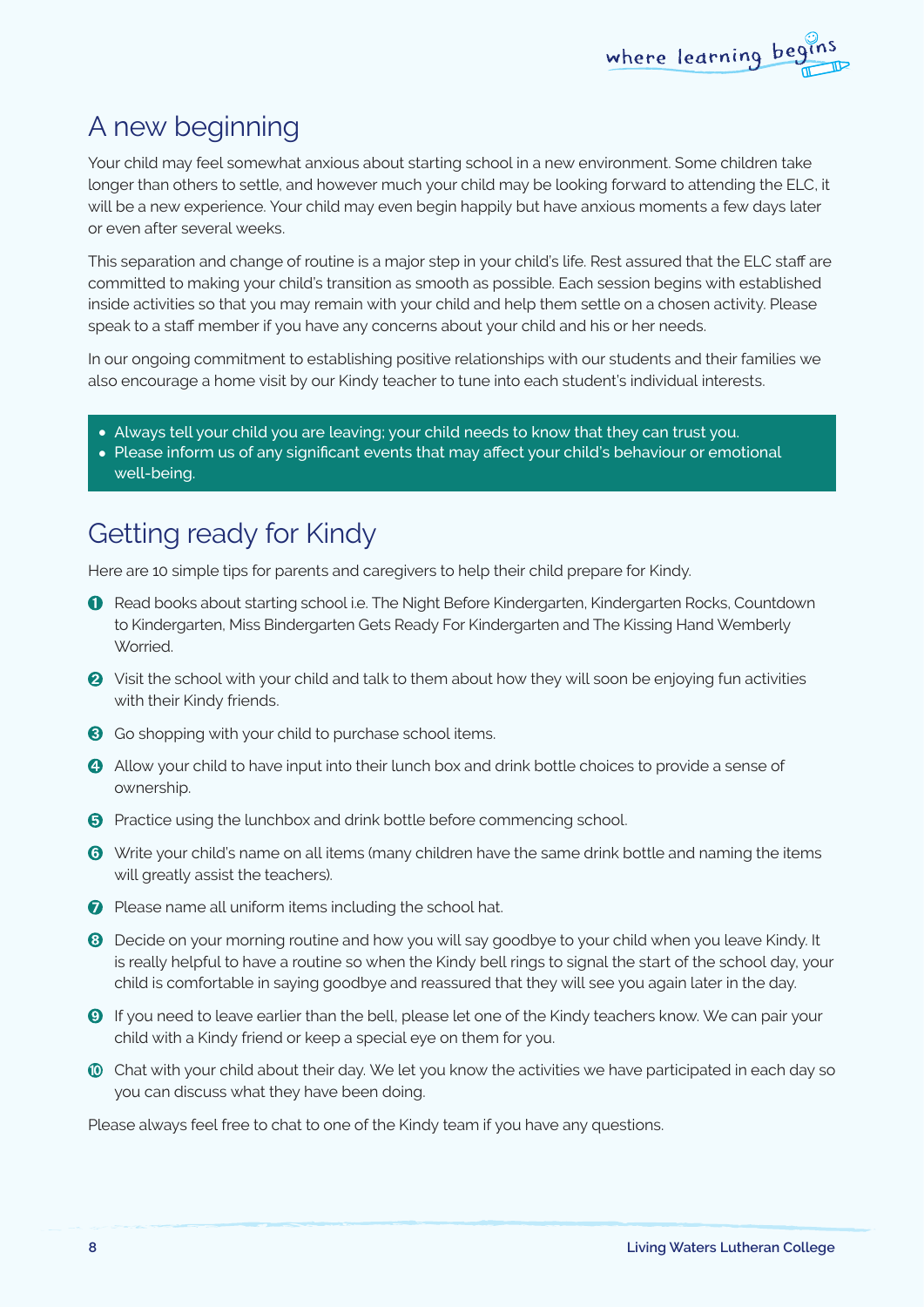# **Toileting**

It is a pre-requisite for commencement at the ELC that a child is fully toilet trained. (Pull ups are not able to be used at the ELC). Parents should indicate if their child has a medical condition which makes this requirement difficult or impossible.

# What will my child need to bring to the ELC?

- We encourage our students to bring fresh fruit or vegetables for their 'crunch and sip'.
- **2** A drink bottle with your child's name filled with water only.
- A Living Waters Lutheran College hat with your child's name for outside play is required throughout the year as per our 'No hat, no outside play or activities' policy.
- A set of spare uniform clothes in the case of accidents or water play.
- **6** Sunscreen should be applied before coming to the ELC. Students can reapply sunscreen for the afternoon session. If your child has sensitive skin, you will need to supply named sunscreen.
- **G** Children will require a clearly named library bag for borrowing books from the Library.
- **O** Lunch box with container they can open independently.

Please remember to clearly label all of your child's belongings. We recommend not to bring toys and belongings from home to the ELC as they may be lost.



### Uniform

The ELC uniform is compulsory and is based on the School's sport uniform.

#### **Boys and Girls:**

- **• Summer** School sports shirt, school blue shorts, school socks with black or white trainers.
- **• Winter** School sports shirt, school blue shorts or school blue track pants, school tracksuit jacket, school socks with black or white trainers.

Please be aware that the School hat is mandatory.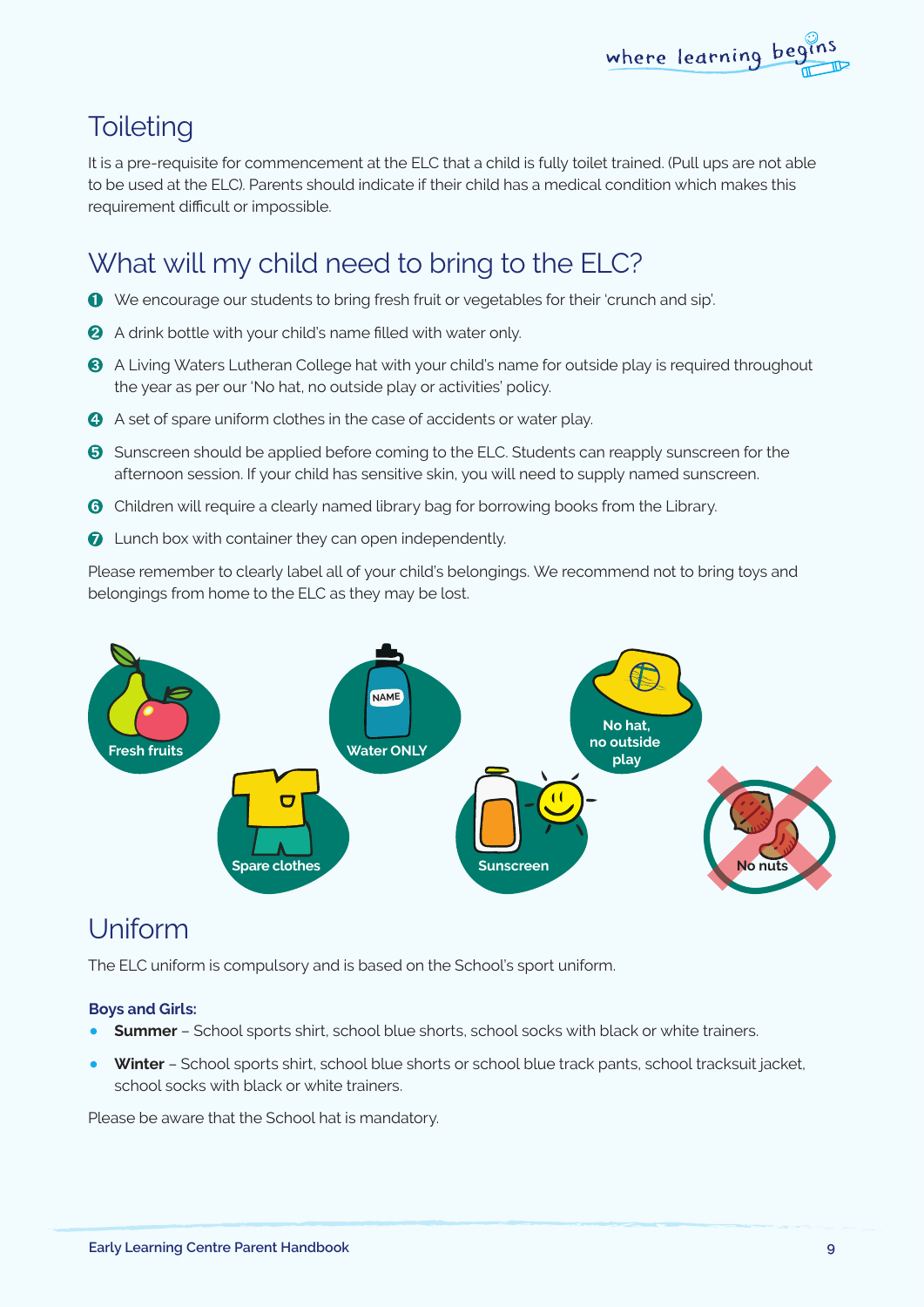# Healthy eating

- The ELC has a Healthy Eating policy. Please ensure that the food you supply is nutritious and healthy. Your child will require a piece of fruit daily.
- The ELC is an 'allergy aware' centre. Some children at the ELC may have severe allergies to nuts or nut products. It is vitally important that products containing nuts are **not** brought into the ELC e.g. peanut butter, nutella, muesli bars, sesame seed rolls, etc.
- All religious and cultural dietary needs will be respected.
- Please inform the staff if your child has a special dietary requirement or a food allergy. Your child will need a clearly named water bottle each day.
- Birthdays are a very special time for children and we enjoy celebrating birthdays at the ELC. Individual cupcakes or treats may be brought to celebrate your child's birthday.

# Medication and illness

If a child requires oral medication to be administered throughout the day, it must be handed to the front office on arrival, accompanied by written and signed instructions.

Please note that a member of staff will call parents if analgesics, including painkillers such as Panadol or Aspirin products are required to be administered to your child. If your child appears to be or becomes ill, you will be contacted as soon as possible. We do not have facilities to care for sick children, so it is important that your child is to be picked up as soon as possible. Health plans are also established for students with asthma and allergies.

• Please do not send a sick child to the Centre.

#### Absences

Please inform the ELC if and when your child is absent. You may ring the Parent Reception on (08) 9593 1211 or send an email to **absent@livingwaters.wa.edu.au**.

It may also be important that we know why your child is absent.

### Parent participation and volunteering

On various occasions we may require parents to volunteer their time to assist with events such as excursions. Anyone working or volunteering at the ELC are required to have a Working with Children Card. This is free of cost for all volunteers and further information can be obtained from Parent Reception in the Administration Building.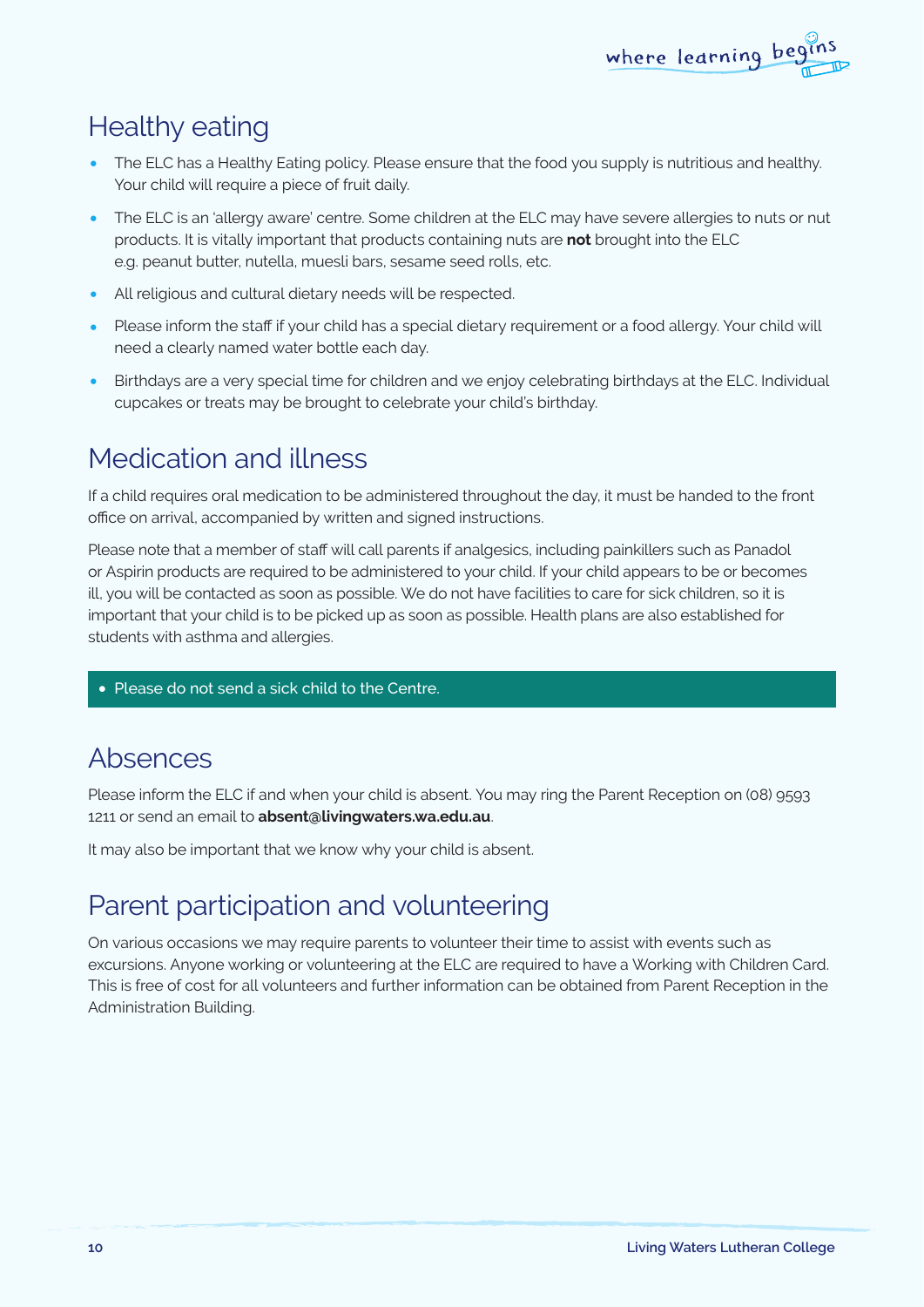#### Behaviour management

At Living Waters Lutheran College, behaviour management is based on four guiding principles:



These principals will be supported in the following positive manner:

- Children will be encouraged in their positive behaviours.
- Children will be reminded of appropriate behavior, and then helped to approach the problem or situation with a new perspective or his or her attention will be diverted to a new activity.

Where a child's behaviour continues to fall outside of the above principles, a gentle reminder will be given and logical consequences will follow where necessary. We may also let you know if this happens so that you are able to follow up and talk about this with your child if and when necessary.

# Taking photos

Please note that you are welcome to take photos of your own child at the ELC, however please refrain from taking photos of any other children, unless you have prior permission from an ELC staff member. Posting other ELC children's photos on social media is not allowed without their parents' permission.

### Special needs

If a child has any special needs (which can include intellectual, physical, social, emotional, sensory and/or medical), information including assessments and/or medical health plans from relevant medical practitioners and or specialists must be provided at the time of enrolment. This enrolment will be determined in accordance with the individual needs of the child and whether the ELC can accommodate those needs. All decisions will be made in accordance with the relevant Disability Discrimination legislation.